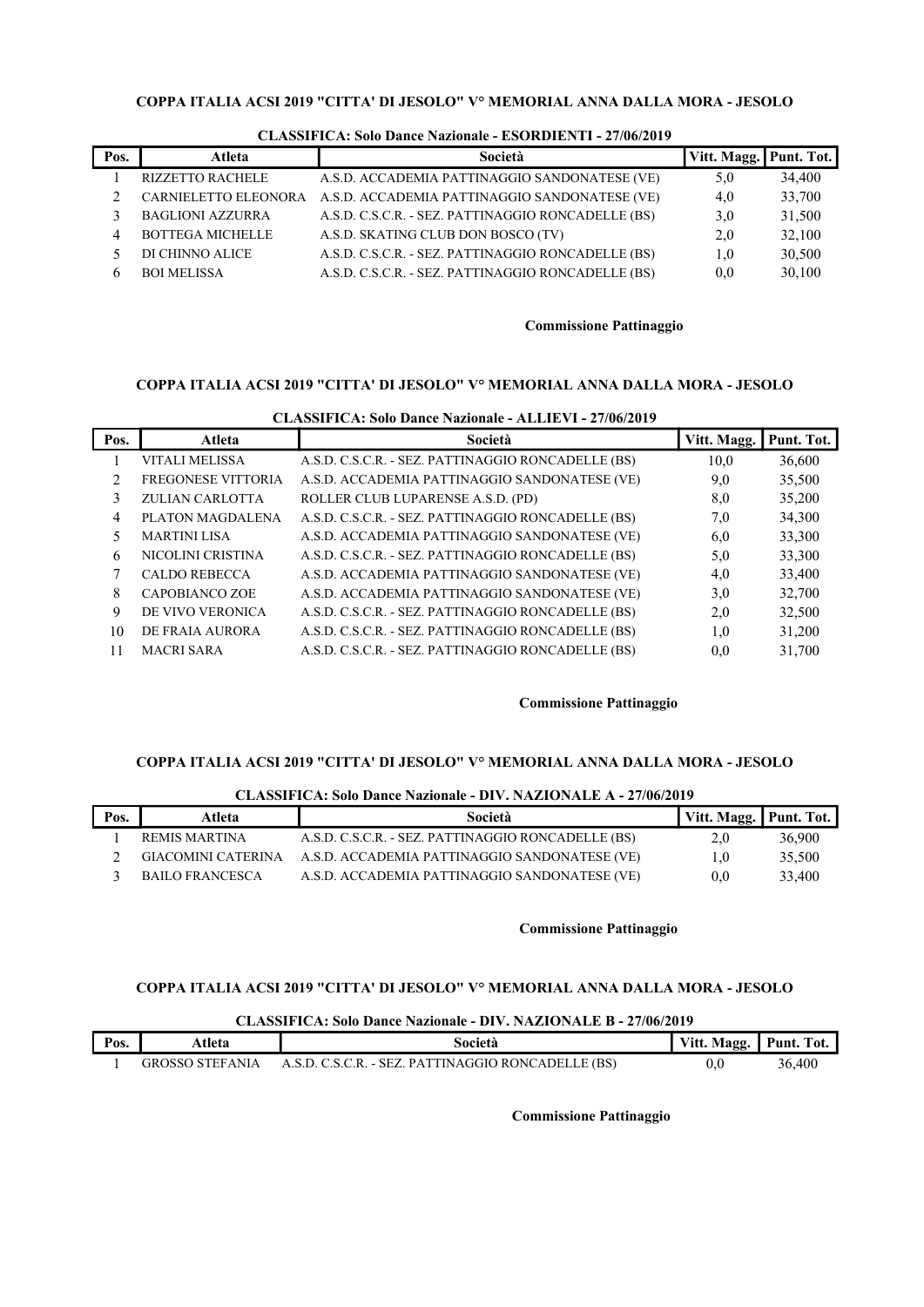| CLASSIFICA: Solo Dance Nazionale - DIV. NAZIONALE D - 27/06/2019 |               |                                                    |             |              |  |
|------------------------------------------------------------------|---------------|----------------------------------------------------|-------------|--------------|--|
| $P_{OS.}$                                                        | Atleta        | Società                                            | Vitt. Magg. | I Punt. Tot. |  |
|                                                                  | BONERA SILVIA | A.S.D. C.S.C.R. - SEZ. PATTINAGGIO RONCADELLE (BS) | 0.0         | 24,100       |  |

Commissione Pattinaggio

## COPPA ITALIA ACSI 2019 "CITTA' DI JESOLO" V° MEMORIAL ANNA DALLA MORA - JESOLO

## CLASSIFICA: Solo Dance Nazionale - ESORDIENTI (2009-2008) PROMOZIONALE - F - 27/06/2019

| $P_{OS}$ | Atleta                   | Società                                                    | Magg.<br>Vitt. | $P$ unt.<br>Tot. |
|----------|--------------------------|------------------------------------------------------------|----------------|------------------|
|          | FILDE<br>. IMIONE<br>M A | A.S.D. (PD)<br>LUPARENSE<br>$^{\prime}$ IIR.<br>FR.<br>⊟ T | v.u            | 22,400           |

Commissione Pattinaggio

# COPPA ITALIA ACSI 2019 "CITTA' DI JESOLO" V° MEMORIAL ANNA DALLA MORA - JESOLO

CLASSIFICA: Solo Dance Nazionale - PULCINI B - 27/06/2019

| Pos. | Atleta                 | Società                                            | Vitt. Magg.   Punt. Tot. |        |
|------|------------------------|----------------------------------------------------|--------------------------|--------|
|      | <b>GREGORIO AGNESE</b> | A.S.D. C.S.C.R. - SEZ. PATTINAGGIO RONCADELLE (BS) | 3.0                      | 23,600 |
|      | ROCCA VERONICA         | A.S.D. C.S.C.R. - SEZ. PATTINAGGIO RONCADELLE (BS) | 2.0                      | 22,200 |
|      | LANZI CHIARA           | A.S.D. C.S.C.R. - SEZ. PATTINAGGIO RONCADELLE (BS) | 0.5                      | 20,600 |
|      | ABENI KAROLA           | A.S.D. C.S.C.R. - SEZ. PATTINAGGIO RONCADELLE (BS) | 0.5                      | 20,400 |

#### Commissione Pattinaggio

## COPPA ITALIA ACSI 2019 "CITTA' DI JESOLO" V° MEMORIAL ANNA DALLA MORA - JESOLO

#### CLASSIFICA: Solo Dance Internazionale - ESORDIENTI - 27/06/2019

| Pos. | Atleta                   | Società                                            | Vitt. Magg. | Punt. Tot. |
|------|--------------------------|----------------------------------------------------|-------------|------------|
|      | DE FRAIA ELISA           | A.S.D. C.S.C.R. - SEZ. PATTINAGGIO RONCADELLE (BS) | 4.0         | 34,500     |
|      | <b>BRANDOLINI GIULIA</b> | A.S.D. C.S.C.R. - SEZ. PATTINAGGIO RONCADELLE (BS) | 3,0         | 32,900     |
|      | ANTONELLO CHIARA         | ROLLER CLUB LUPARENSE A.S.D. (PD)                  | 2.0         | 32,300     |
|      | PETRUCCI LAURA           | A.S.D. C.S.C.R. - SEZ. PATTINAGGIO RONCADELLE (BS) | 1.0         | 31,200     |
|      | <b>CERBERA SERENA</b>    | A.S.D. C.S.C.R. - SEZ. PATTINAGGIO RONCADELLE (BS) | 0.0         | 29,200     |

#### Commissione Pattinaggio

#### COPPA ITALIA ACSI 2019 "CITTA' DI JESOLO" V° MEMORIAL ANNA DALLA MORA - JESOLO

|      |                 | <b>CLASSIFICA: Solo Dance Internazionale - ALLIEVI - 27/06/2019</b> |                          |        |
|------|-----------------|---------------------------------------------------------------------|--------------------------|--------|
| Pos. | Atleta          | Società                                                             | Vitt. Magg.   Punt. Tot. |        |
|      | VEDOVA ALICE    | A.S.D. SKATING CLUB DON BOSCO (TV)                                  |                          | 37,800 |
|      | ROCCA VALENTINA | A.S.D. C.S.C.R. - SEZ. PATTINAGGIO RONCADELLE (BS)                  | 0.0                      | 33,600 |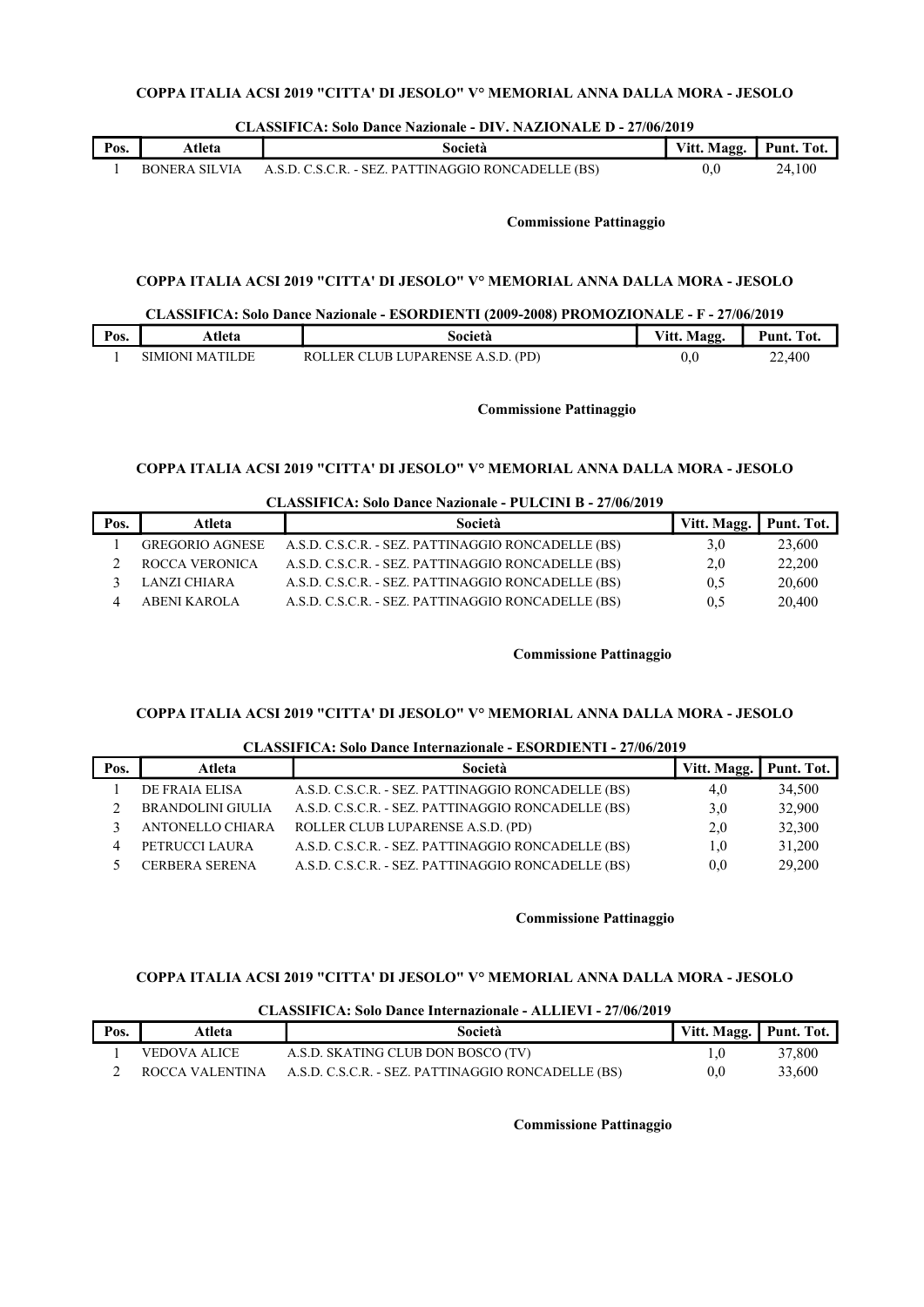| 1    | <b>Atleta</b><br><b>LEO ELISA</b> | A.S.D. C.S.C.R. - SEZ. PATTINAGGIO RONCADELLE (BS)                             | Vitt. Magg.<br>0.0 | Punt. Tot.<br>34,500 |
|------|-----------------------------------|--------------------------------------------------------------------------------|--------------------|----------------------|
|      |                                   |                                                                                |                    |                      |
|      |                                   | <b>Commissione Pattinaggio</b>                                                 |                    |                      |
|      |                                   | COPPA ITALIA ACSI 2019 "CITTA' DI JESOLO" V° MEMORIAL ANNA DALLA MORA - JESOLO |                    |                      |
|      |                                   | CLASSIFICA: Solo Dance Internazionale - JEUNESSE - F - 27/06/2019              |                    |                      |
| Pos. | <b>Atleta</b>                     | Società                                                                        | Vitt. Magg.        | Punt. Tot.           |
| 1    | ZAGNAGNOLO GIADA                  | A.S.D. C.S.C.R. - SEZ. PATTINAGGIO RONCADELLE (BS)                             | 0.0                | 33,100               |
|      |                                   | <b>Commissione Pattinaggio</b>                                                 |                    |                      |
|      |                                   |                                                                                |                    |                      |
|      |                                   | COPPA ITALIA ACSI 2019 "CITTA' DI JESOLO" V° MEMORIAL ANNA DALLA MORA - JESOLO |                    |                      |
|      |                                   |                                                                                |                    |                      |
| Pos. | Atleta                            | CLASSIFICA: Solo Dance Internazionale - JUNIORES - F - 27/06/2019<br>Società   | Vitt. Magg.        | Punt. Tot.           |
| 1    | <b>BONERA MARTINA</b>             | A.S.D. C.S.C.R. - SEZ. PATTINAGGIO RONCADELLE (BS)                             | 0.0                | 40,500               |
|      |                                   |                                                                                |                    |                      |
|      |                                   | <b>Commissione Pattinaggio</b>                                                 |                    |                      |
|      |                                   |                                                                                |                    |                      |
|      |                                   | COPPA ITALIA ACSI 2019 "CITTA' DI JESOLO" V° MEMORIAL ANNA DALLA MORA - JESOLO |                    |                      |
|      |                                   | CLASSIFICA: Singolo - PRIMI PASSI CLASSIC 2013 - M - 27/06/2019                |                    |                      |
| Pos. | Atleta                            | Società                                                                        | Vitt. Magg.        | Punt. Tot.           |
| 1    | <b>MARTINI EDOARDO</b>            | <b>SKATING ONE ASD (TV)</b>                                                    | 0,0                | 24,600               |
|      |                                   | <b>Commissione Pattinaggio</b>                                                 |                    |                      |
|      |                                   |                                                                                |                    |                      |

| Pos. | Atleta                    | Società                                 | Vitt. Magg. | Punt. Tot. |
|------|---------------------------|-----------------------------------------|-------------|------------|
|      | <b>GASPARIN CELESTE</b>   | A.S.D. PATT. ART. CITTADELLA (PD)       | 7,0         | 34,000     |
|      | <b>MERLA LAURENTIA</b>    | A.S.D. PATT. ART. CHIARANO (TV)         | 6,0         | 31,000     |
|      | <b>ASCIONE LUDOVICA</b>   | A.S.D. REGGIANA PATTINAGGIO (RE)        | 5,0         | 30,900     |
| 4    | <b>SARDO FRANCESCA</b>    | <b>SKATING ONE ASD (TV)</b>             | 4,0         | 29,300     |
|      | PADOVAN OLIVIA            | <b>SKATING ONE ASD (TV)</b>             | 3,0         | 29,100     |
| 6    | <b>MARTINI GINEVRA</b>    | <b>SKATING ONE ASD (TV)</b>             | 2,0         | 28,100     |
|      | <b>ANTONIAZZI RACHELE</b> | A.S.D. ANSPI ROLLER PONTE CREPALDO (VE) | 1,0         | 27,400     |
|      | <b>GARGIULO DILETTA</b>   | <b>SKATING ONE ASD (TV)</b>             | 0,0         | 25,300     |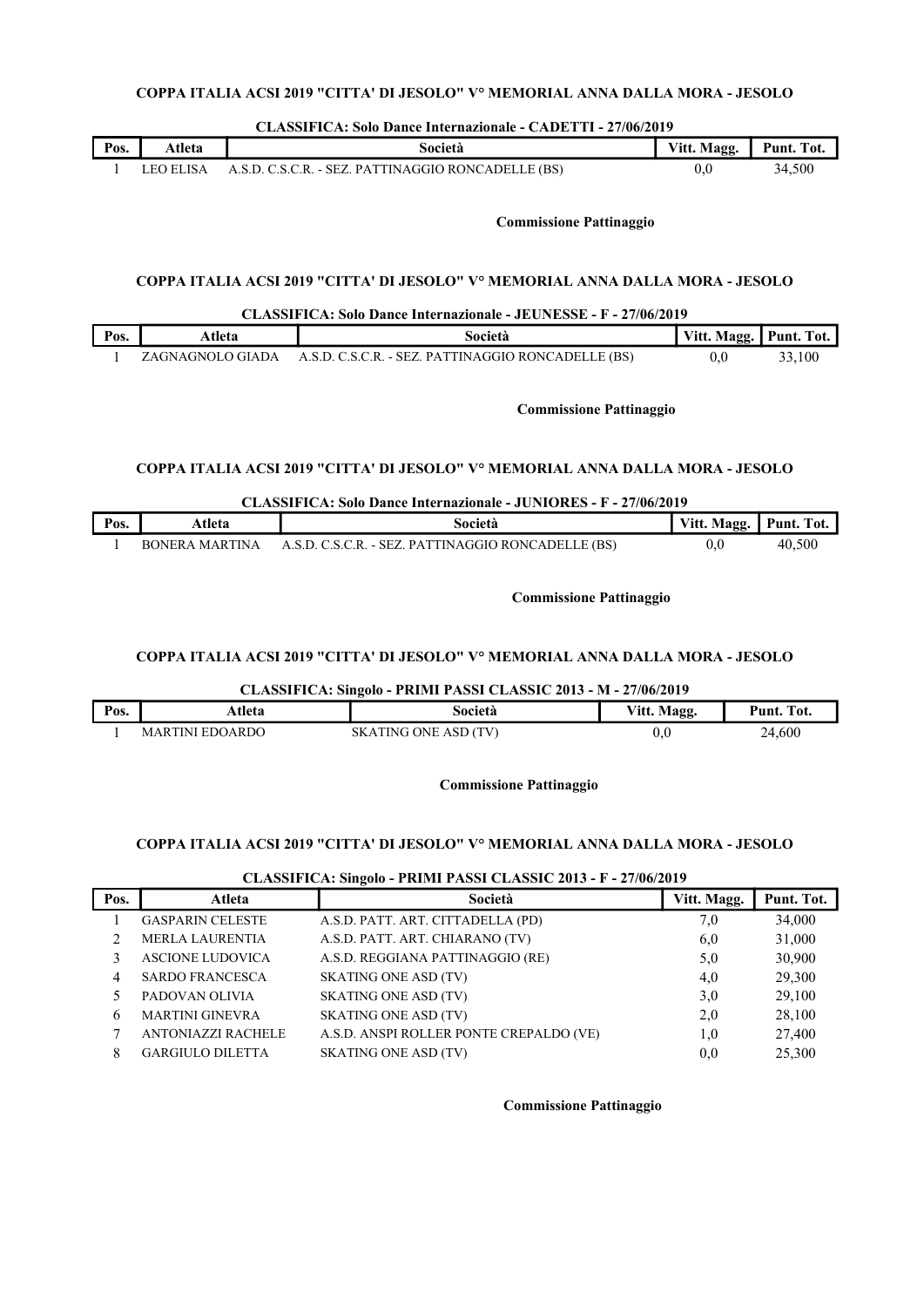| Pos. | Atleta                | Società                                               | Vitt. Magg. Punt. Tot. |        |  |
|------|-----------------------|-------------------------------------------------------|------------------------|--------|--|
|      |                       | GIAN MARIA VITTORIA A.S.D. SKATING CLUB RESANA (TV)   | 6,0                    | 33,700 |  |
|      | <b>FIOR EMMA</b>      | A.S.D. SKATING CLUB RESANA (TV)                       | 5,0                    | 33,100 |  |
|      | <b>DAMETTO ISABEL</b> | PATTINAGGIO ARTISTICO CASTELFRANCO VENETO A.S.D. (TV) | 4,0                    | 32,600 |  |
| 4    | <b>GUARISE SARA</b>   | A.S.D. SKATING CLUB RESANA (TV)                       | 3,0                    | 32,200 |  |
|      | CHIARINI CECILIA      | A.S.D. SCUOLA PATTINAGGIO ART. SPINEA (VE)            | 2,0                    | 31,500 |  |
| h    | <b>SOVYC SOFIA</b>    | A.S.D. SCUOLA PATTINAGGIO ART. SPINEA (VE)            | 1,0                    | 31,300 |  |
|      |                       | BORDIGNON MARTINA SKATING ONE ASD (TV)                | 0.0                    | 30,600 |  |
|      |                       |                                                       |                        |        |  |

#### CLASSIFICA: Singolo - PULCINI A CLASSIC - F - 27/06/2019

## Commissione Pattinaggio

# COPPA ITALIA ACSI 2019 "CITTA' DI JESOLO" V° MEMORIAL ANNA DALLA MORA - JESOLO

## CLASSIFICA: Singolo - FANTASTIC GR. 4 - F - 27/06/2019

| Pos. | Atleta                   | Società                                 | Vitt. Magg. | Punt. Tot. |
|------|--------------------------|-----------------------------------------|-------------|------------|
|      | DJURDJEVIC YELENA        | A.S.D. REGGIANA PATTINAGGIO (RE)        | 3,0         | 34,700     |
|      | <b>MARINOTTO GIORGIA</b> | A.S.D. ANSPI ROLLER PONTE CREPALDO (VE) | 2,0         | 33,200     |
|      | <b>CROSATO NOEMI</b>     | A.S.D. PATT. ART. CHIARANO (TV)         | 0.1         | 32,400     |
|      | ROMAN MADDALENA          | A.S.D. PATT. ART. CHIARANO (TV)         | 0,0         | 30,800     |

#### Commissione Pattinaggio

## COPPA ITALIA ACSI 2019 "CITTA' DI JESOLO" V° MEMORIAL ANNA DALLA MORA - JESOLO

#### CLASSIFICA: Singolo - JUNIORES ACSI GR. 3 - F - 27/06/2019

| Pos. | Atleta                    | Società                                            | Vitt. Magg. | Punt. Tot. |
|------|---------------------------|----------------------------------------------------|-------------|------------|
|      | <b>GALLI CARLOTTA</b>     | A.S.D. HOCKEY CLUB VENEZIA (VE)                    | 8,0         | 36,100     |
|      | <b>PAGAN EVA</b>          | A.S.D. HOCKEY CLUB VENEZIA (VE)                    | 7,0         | 35,600     |
|      | <b>MARTINI MADDALENA</b>  | A.S.D. SKATING CLUB ISTRANA (TV)                   | 6,0         | 34,800     |
|      | <b>DAMINATO GIULIA</b>    | A.S.D. SKATING CLUB RESANA (TV)                    | 5,0         | 33,800     |
|      | PERENZIN DIANA            | A.S.D. PATT. ART. CORNUDA PEDEROBBA (TV)           | 4,0         | 34,200     |
| 6    | <b>VEDOVATO TURCHESE</b>  | A.S.D. HOCKEY CLUB VENEZIA (VE)                    | 3,0         | 32,900     |
|      | <b>MACCHION BENEDETTA</b> | A.S.D. ROLL STARS LOREGGIA (PD)                    | 2,0         | 32,300     |
| 8    | <b>BARBANA CRISTAL</b>    | A.S.D. SKATING CLUB AQUILE BIANCOROSSE (GO)        | 1,0         | 31,600     |
| Q    | <b>FARONI LUCIA</b>       | A.S.D. C.S.C.R. - SEZ. PATTINAGGIO RONCADELLE (BS) | 0.0         | 30,000     |

## Commissione Pattinaggio

## COPPA ITALIA ACSI 2019 "CITTA' DI JESOLO" V° MEMORIAL ANNA DALLA MORA - JESOLO

| Pos. | Atleta              | Società                                     | Vitt. Magg.   Punt. Tot. |        |
|------|---------------------|---------------------------------------------|--------------------------|--------|
|      | VOLPATO ALESSANDRO  | A.S.D. ROLL STARS LOREGGIA (PD)             | 2,0                      | 34,700 |
|      | GIACOMINI VALENTINO | A.S.D. SKATING CLUB AQUILE BIANCOROSSE (GO) | 1,0                      | 28,500 |
|      | BARZAN MARCO        | A.S.D. SKATING CLUB RESANA (TV)             | $0.0\,$                  | 27,600 |

#### CLASSIFICA: Singolo - ESORDIENTI REGIONALI A - M - 27/06/2019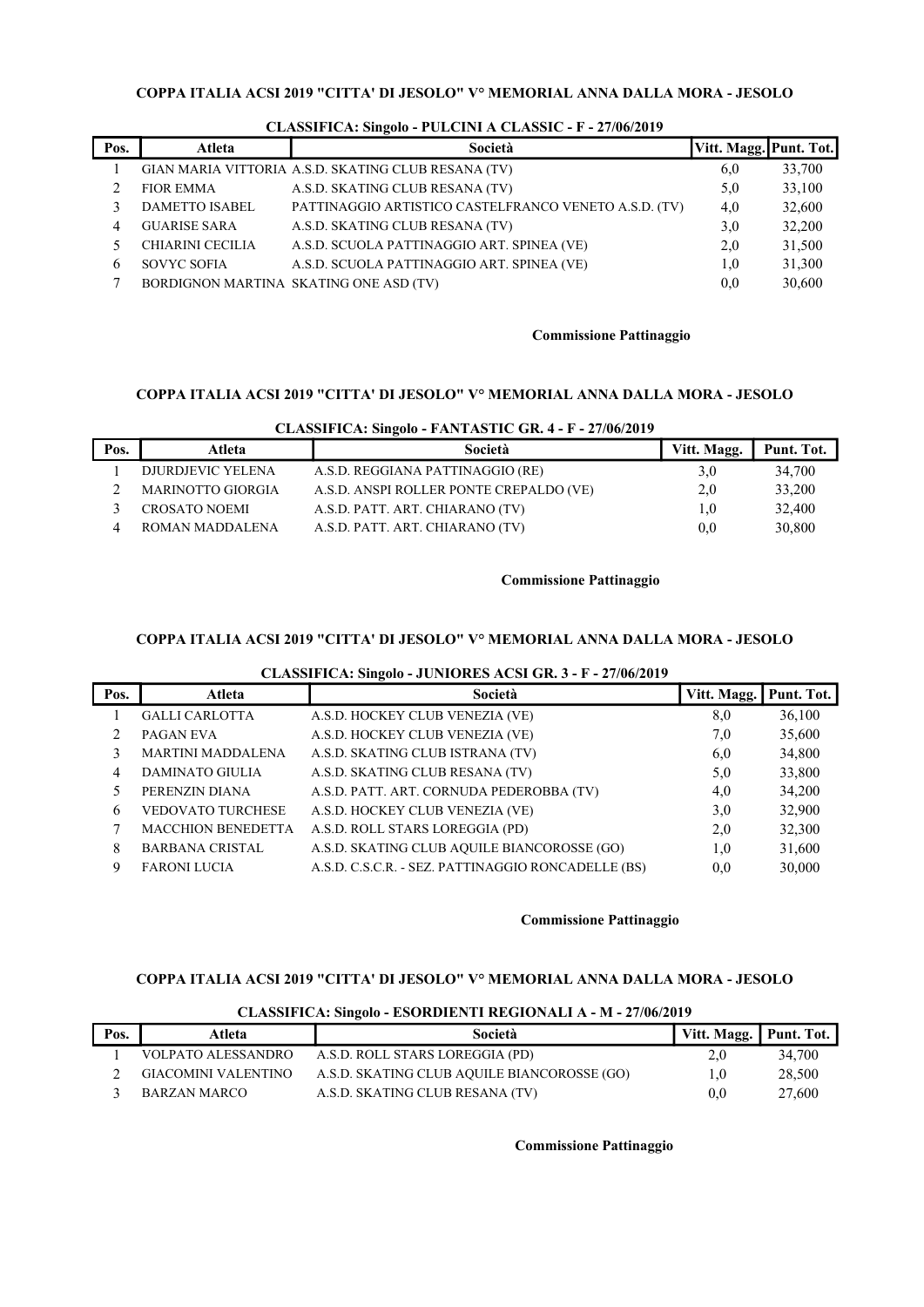| CLASSIFICA: Singolo - ESORDIENTI B - M - 27/06/2019 |               |                                       |             |            |
|-----------------------------------------------------|---------------|---------------------------------------|-------------|------------|
| Pos.                                                | Atleta        | Società                               | Vitt. Magg. | Punt. Tot. |
|                                                     | TRENTO ETTORE | PATTINAGGIO ARTISTICO PIOMBINESE (PD) |             | 35.400     |

#### Commissione Pattinaggio

## COPPA ITALIA ACSI 2019 "CITTA' DI JESOLO" V° MEMORIAL ANNA DALLA MORA - JESOLO

| CLASSIFICA: Singolo - ESORDIENTI B - F - 27/06/2019 |                      |                                                          |                        |        |  |
|-----------------------------------------------------|----------------------|----------------------------------------------------------|------------------------|--------|--|
| Pos.                                                | Atleta               | Società                                                  | Vitt. Magg. Punt. Tot. |        |  |
|                                                     |                      | POZZOLO MARGHERITA PATTINAGGIO ARTISTICO PIOMBINESE (PD) | 2.0                    | 38,500 |  |
|                                                     | <b>SENO CAMILLA</b>  | A.S.D. ACCADEMIA PATTINAGGIO SANDONATESE (VE)            | l.0                    | 36,900 |  |
|                                                     | <b>IONASCU NELLY</b> | A.S.D. ACCADEMIA PATTINAGGIO SANDONATESE (VE)            | $0.0\,$                | 34,800 |  |

#### Commissione Pattinaggio

## COPPA ITALIA ACSI 2019 "CITTA' DI JESOLO" V° MEMORIAL ANNA DALLA MORA - JESOLO

#### CLASSIFICA: Singolo - ALLIEVI REGIONALI B - F - 27/06/2019

| Pos. | Atleta                 | Società                                       | Vitt. Magg.   Punt. Tot. |        |
|------|------------------------|-----------------------------------------------|--------------------------|--------|
|      | <b>BARATTONI CLARA</b> | A.S.D. SKATING CLUB DON BOSCO (TV)            | 4.0                      | 35,100 |
|      | <b>MUNARETTO SARA</b>  | A.S.D. SKATING CLUB RESANA (TV)               | 3,0                      | 33,500 |
|      | FREGONESE VITTORIA     | A.S.D. ACCADEMIA PATTINAGGIO SANDONATESE (VE) | 2,0                      | 32,100 |
|      | <b>CECCHETTO GRETA</b> | PATTINAGGIO ARTISTICO PIOMBINESE (PD)         | 0.1                      | 31,500 |
|      | PERINELLO ALICE        | A.S.D. SKATING CLUB RESANA (TV)               | 0.0                      | 30,800 |

#### Commissione Pattinaggio

## COPPA ITALIA ACSI 2019 "CITTA' DI JESOLO" V° MEMORIAL ANNA DALLA MORA - JESOLO

## CLASSIFICA: Singolo - PATT. IN LINEA PRIMI PASSI 2012 LIVELLO 1 - M - 27/06/2019

| Pos. | Atleta | Società                                                         | Vitt. Magg. | Punt. Tot. |
|------|--------|-----------------------------------------------------------------|-------------|------------|
|      | IANC   | DII ET<br><b>ARTISTICO (VE)</b><br>SPINEA PATT<br><b>POLISP</b> | U.U         | 26,700     |

Commissione Pattinaggio

#### COPPA ITALIA ACSI 2019 "CITTA' DI JESOLO" V° MEMORIAL ANNA DALLA MORA - JESOLO

#### CLASSIFICA: Singolo - PATT. IN LINEA PRIMI PASSI 2012 LIVELLO 1 - F - 27/06/2019

| Pos. | Atleta              | Società                                 | Vitt. Magg.   Punt. Tot. |        |
|------|---------------------|-----------------------------------------|--------------------------|--------|
|      | FRANCESCHETTO LINDA | A.S.D. ANSPI ROLLER PONTE CREPALDO (VE) | υ, 1                     | 30.000 |
|      | DE ZOTTI CAROLINA   | A.S.D. ANSPI ROLLER PONTE CREPALDO (VE) | $_{\rm 0.0}$             | 29,300 |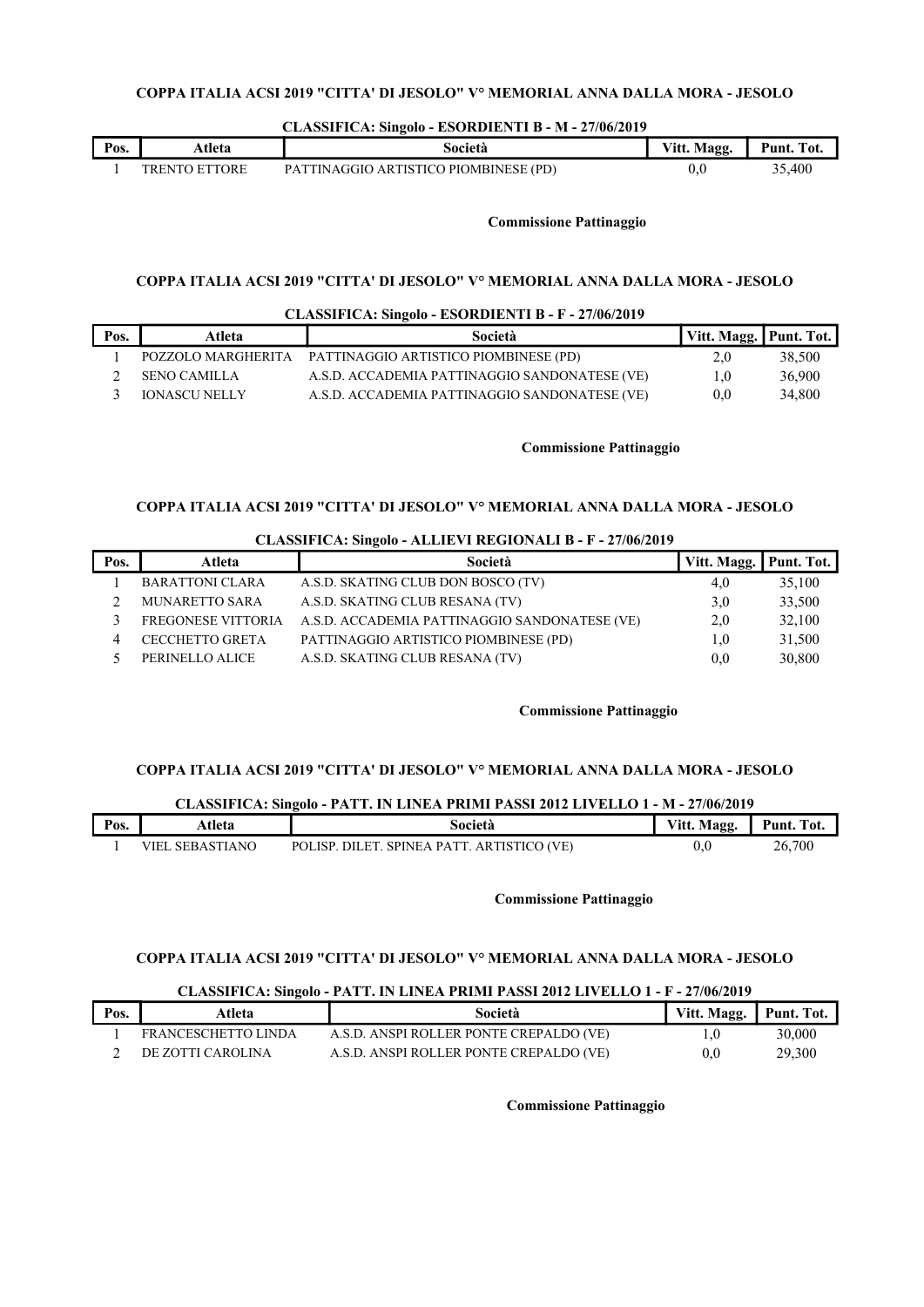|                                                                                                                                                             | CLASSIFICA: Singolo - PATT. IN LINEA PULCINI B LIVELLO 1 - M - 27/06/2019 |                                                                                                                                                             |             |            |  |  |
|-------------------------------------------------------------------------------------------------------------------------------------------------------------|---------------------------------------------------------------------------|-------------------------------------------------------------------------------------------------------------------------------------------------------------|-------------|------------|--|--|
| Pos.                                                                                                                                                        | <b>Atleta</b>                                                             | Società                                                                                                                                                     | Vitt. Magg. | Punt. Tot. |  |  |
|                                                                                                                                                             | <b>DEZOTTI ALBERTO</b>                                                    | A.S.D. ANSPI ROLLER PONTE CREPALDO (VE)                                                                                                                     | 0,0         | 29,400     |  |  |
|                                                                                                                                                             | <b>Commissione Pattinaggio</b>                                            |                                                                                                                                                             |             |            |  |  |
|                                                                                                                                                             |                                                                           | COPPA ITALIA ACSI 2019 "CITTA' DI JESOLO" V° MEMORIAL ANNA DALLA MORA - JESOLO<br>CLASSIFICA: Singolo - PATT. IN LINEA PULCINI B LIVELLO 1 - F - 27/06/2019 |             |            |  |  |
| Pos.                                                                                                                                                        | <b>Atleta</b>                                                             | Società                                                                                                                                                     | Vitt. Magg. | Punt. Tot. |  |  |
|                                                                                                                                                             | DOMPE' GIULIA                                                             | A.S.D. PATT. ART. CHIARANO (TV)                                                                                                                             | 1,0         | 31,900     |  |  |
| $\mathcal{D}_{\mathcal{A}}$                                                                                                                                 | <b>TREVISAN GAIA</b>                                                      | A.S.D. ANSPI ROLLER PONTE CREPALDO (VE)                                                                                                                     | 0,0         | 29,700     |  |  |
|                                                                                                                                                             | <b>Commissione Pattinaggio</b>                                            |                                                                                                                                                             |             |            |  |  |
| COPPA ITALIA ACSI 2019 "CITTA' DI JESOLO" V° MEMORIAL ANNA DALLA MORA - JESOLO<br>CLASSIFICA: Singolo - PATT. IN LINEA PULCINI B LIVELLO 2 - M - 27/06/2019 |                                                                           |                                                                                                                                                             |             |            |  |  |
| Pos.                                                                                                                                                        | <b>Atleta</b>                                                             | Società                                                                                                                                                     | Vitt. Magg. | Punt. Tot. |  |  |
|                                                                                                                                                             |                                                                           |                                                                                                                                                             |             |            |  |  |
|                                                                                                                                                             | <b>LONGO SEGALA ALESSIO</b>                                               | POLISP. DILET. SPINEA PATT. ARTISTICO (VE)                                                                                                                  | 0,0         | 28,700     |  |  |

Commissione Pattinaggio

## COPPA ITALIA ACSI 2019 "CITTA' DI JESOLO" V° MEMORIAL ANNA DALLA MORA - JESOLO

## CLASSIFICA: Singolo - PATT. IN LINEA PRINCIPIANTI A LIVELLO 1 - F - 27/06/2019

| Pos. | <b>\tleta</b>         | Società                                 | Vitt. Magg. | Punt. Tot. |
|------|-----------------------|-----------------------------------------|-------------|------------|
|      | <b>TREVISAN SYRIA</b> | A.S.D. ANSPI ROLLER PONTE CREPALDO (VE) | $0.0\,$     | 30.100     |

Commissione Pattinaggio

## COPPA ITALIA ACSI 2019 "CITTA' DI JESOLO" V° MEMORIAL ANNA DALLA MORA - JESOLO

## CLASSIFICA: Singolo - PATT. IN LINEA PRINCIPIANTI A LIVELLO 2 - F - 27/06/2019

| Pos. | Atleta         | Società                                    | Vitt. Magg.      | Punt. Tot. |
|------|----------------|--------------------------------------------|------------------|------------|
|      | CELLA MONICA   | A.S.D. ANSPI ROLLER PONTE CREPALDO (VE)    |                  | 31.200     |
|      | DORIGO MARTINA | POLISP. DILET. SPINEA PATT. ARTISTICO (VE) | 0.0 <sub>1</sub> | 29.900     |

Commissione Pattinaggio

## COPPA ITALIA ACSI 2019 "CITTA' DI JESOLO" V° MEMORIAL ANNA DALLA MORA - JESOLO

## CLASSIFICA: Singolo - PATT. IN LINEA PRINCIPIANTI A LIVELLO 4 - F - 27/06/2019

| Pos. | Atleta          | Società                                    | Vitt. Magg. | Punt. Tot. |
|------|-----------------|--------------------------------------------|-------------|------------|
|      | ZAMPIERI AURORA | POLISP. DILET. SPINEA PATT. ARTISTICO (VE) | v.v         | 28,500     |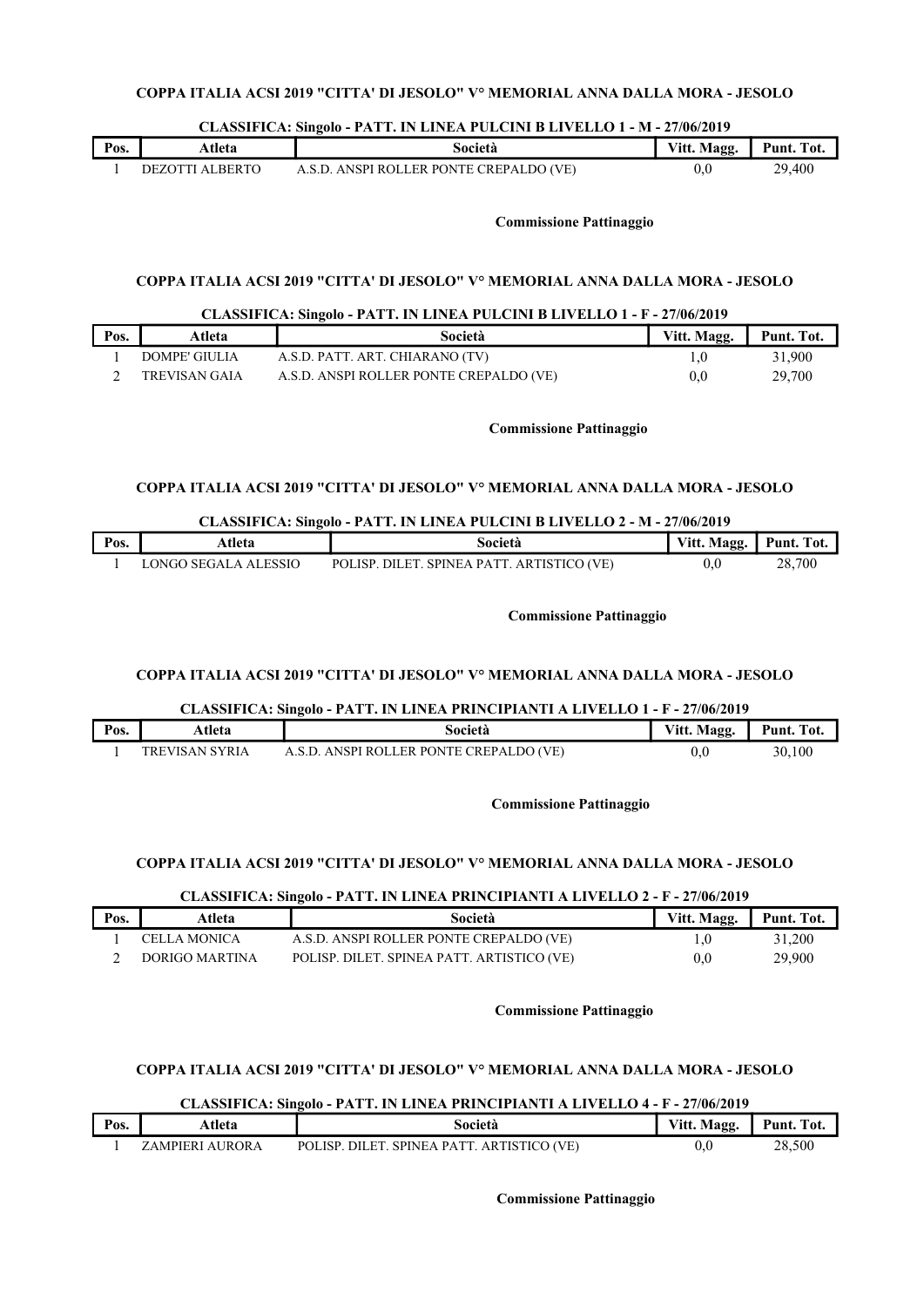|      | CLASSIFICA, SHIGUU - LATT, IN LINEA I KINCH IANTI D'EI VELLO I - F - 47700/4012 |                                         |             |            |  |  |
|------|---------------------------------------------------------------------------------|-----------------------------------------|-------------|------------|--|--|
| Pos. | Atleta                                                                          | Società                                 | Vitt. Magg. | Punt. Tot. |  |  |
|      | SIMONELLA LARA                                                                  | A.S.D. ANSPI ROLLER PONTE CREPALDO (VE) | 0.0         | 29.300     |  |  |

## CLASSIFICA: Singolo - PATT. IN LINEA PRINCIPIANTI B LIVELLO 1 - F - 27/06/2019

## Commissione Pattinaggio

## COPPA ITALIA ACSI 2019 "CITTA' DI JESOLO" V° MEMORIAL ANNA DALLA MORA - JESOLO

## CLASSIFICA: Singolo - PATT. IN LINEA RAGAZZI LIVELLO 1 - F - 27/06/2019

| Pos. | <b>\tleta</b>                             | Società                                    | Vitt.<br>Magg. | Tot.<br>Punt. |
|------|-------------------------------------------|--------------------------------------------|----------------|---------------|
|      | $^{\circ}$ FTIZIA<br>PORCILE <sup>1</sup> | ARTISTICO (VE)<br>POLISP DILET SPINEA PATT |                | 28,000        |

Commissione Pattinaggio

## COPPA ITALIA ACSI 2019 "CITTA' DI JESOLO" V° MEMORIAL ANNA DALLA MORA - JESOLO

| CLASSIFICA: Singolo - PATT. IN LINEA SPECIAL GR.4 LIVELLO 6 - F - 27/06/2019 |                 |                                            |             |            |  |
|------------------------------------------------------------------------------|-----------------|--------------------------------------------|-------------|------------|--|
| Pos.                                                                         | Atleta          | Società                                    | Vitt. Magg. | Punt. Tot. |  |
|                                                                              | CARNIELLI DARIA | POLISP. DILET. SPINEA PATT. ARTISTICO (VE) | 0.C         | 30.900     |  |

Commissione Pattinaggio

## COPPA ITALIA ACSI 2019 "CITTA' DI JESOLO" V° MEMORIAL ANNA DALLA MORA - JESOLO

CLASSIFICA: Coppia Artistico - PULCINI CLASSIC - 27/06/2019

| Pos. | Atleta                                   | Società                                                                                    | Vitt.<br>Magg. | Punt.<br>Tot. |
|------|------------------------------------------|--------------------------------------------------------------------------------------------|----------------|---------------|
|      | <b>IRRERIA SAMUEL</b><br>FAVARETTO MARTA | A.S.D. SCUOLA PATTINAGGIO ART. SPINEA (VE) - A.S.D.<br>SCUOLA PATTINAGGIO ART. SPINEA (VE) | 0.0            | 29,400        |

Commissione Pattinaggio

# COPPA ITALIA ACSI 2019 "CITTA' DI JESOLO" V° MEMORIAL ANNA DALLA MORA - JESOLO

#### CLASSIFICA: Coppia Artistico - PRINCIPIANTI CLASSIC - 27/06/2019

| Pos. | Atleta                                 | Società                                                                                    | Vitt.<br>Magg. | Punt.<br>Tot. |
|------|----------------------------------------|--------------------------------------------------------------------------------------------|----------------|---------------|
|      | PETTENO' RICCARDO /<br>PETTENO' CHIARA | A.S.D. SCUOLA PATTINAGGIO ART. SPINEA (VE) - A.S.D.<br>SCUOLA PATTINAGGIO ART. SPINEA (VE) | $0.0\,$        | 31.900        |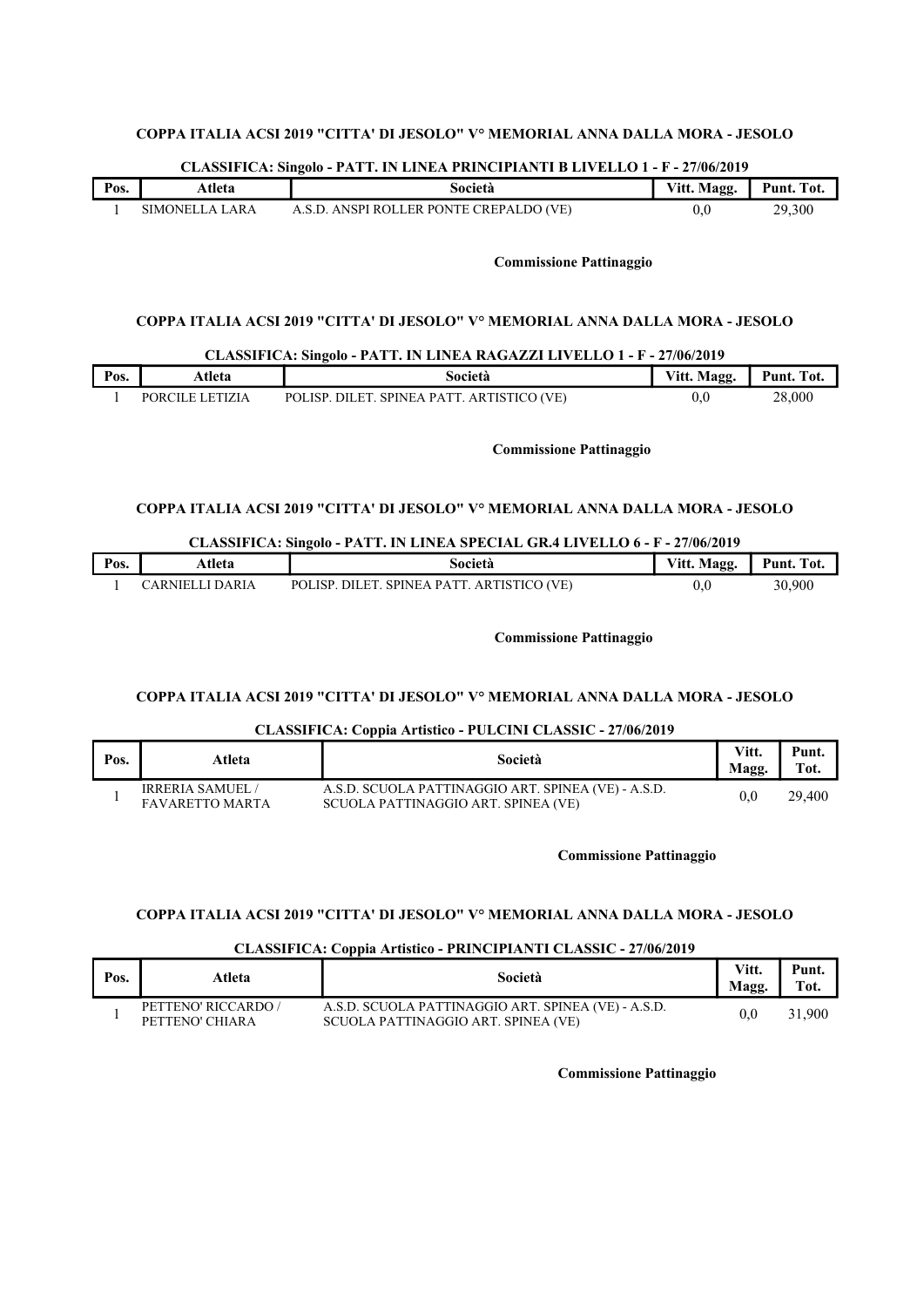| Pos. | Atleta                               | Società                                                                                    | Vitt.<br>Magg. | Punt<br>Tot. |
|------|--------------------------------------|--------------------------------------------------------------------------------------------|----------------|--------------|
|      | PETTENO' ANDREA /<br>CASSIA CRISTINA | A.S.D. SCUOLA PATTINAGGIO ART. SPINEA (VE) - A.S.D. SCUOLA<br>PATTINAGGIO ART. SPINEA (VE) |                | 31,300       |

#### CLASSIFICA: Coppia Artistico - PRINCIPIANTI MASTER - 27/06/2019

## Commissione Pattinaggio

## COPPA ITALIA ACSI 2019 "CITTA' DI JESOLO" V° MEMORIAL ANNA DALLA MORA - JESOLO

#### CLASSIFICA: Singolo - PRINCIPIANTI A MASTER - M - 27/06/2019

| Pos. | Atleta             | Società                                         | Vitt. Magg. | Tot.<br>Punt. |
|------|--------------------|-------------------------------------------------|-------------|---------------|
|      | CARLC<br>PAMPAGNIN | O (VF<br>$\triangle$ R $\top$<br>റവ<br>PΛ<br>ுப | v.v         | 27,600        |

#### Commissione Pattinaggio

## COPPA ITALIA ACSI 2019 "CITTA' DI JESOLO" V° MEMORIAL ANNA DALLA MORA - JESOLO

|      | CLASSIFICA: Singolo - PRINCIPIANTI A MASTER - F - 27/06/2019 |                                                              |             |            |  |
|------|--------------------------------------------------------------|--------------------------------------------------------------|-------------|------------|--|
| Pos. | Atleta                                                       | Società                                                      | Vitt. Magg. | Punt. Tot. |  |
|      |                                                              | GARLANT ALESSIA A.S.D. SKATING CLUB DON BOSCO (TV)           | 15,0        | 33,100     |  |
| 2    | <b>VENTIMIGLIA ZOE</b>                                       | A.S.D. SKATING CLUB DON BOSCO (TV)                           | 14,0        | 32,500     |  |
| 3    |                                                              | MATRONE ALESSIA A.S.D. PATT. ART. DOLO (VE)                  | 13,0        | 32,300     |  |
| 4    | <b>ELEZI AISELA</b>                                          | A.S.D. SKATING CLUB ISTRANA (TV)                             | 12,0        | 31,900     |  |
| 5    | TOGNANA OLIVIA                                               | A.S.D. PATT. ART. DOLO (VE)                                  | 11,0        | 31,800     |  |
| 6    | RIGO VITTORIA                                                | A.S.D. SCUOLA PATTINAGGIO ART. SPINEA (VE)                   | 10,0        | 31,400     |  |
| 7    | <b>CASALUCI IRENE</b>                                        | A.S.D. SEREGNO HOCKEY 2012 (MB)                              | 9,0         | 31,300     |  |
| 8    | <b>GORELLA GIULIA</b>                                        | A.S.D. SCUOLA PATTINAGGIO ART. SPINEA (VE)                   | 8,0         | 30,400     |  |
| 9    | <b>MASCHIO SILVIA</b>                                        | A.S.D. PATT. ART. DOLO (VE)                                  | 7,0         | 30,200     |  |
| 10   | <b>TESSARO GIADA</b>                                         | A.S.D. ROLL STARS LOREGGIA (PD)                              | 6,0         | 29,600     |  |
| 11   | <b>VOICU ALESSIA</b>                                         | PATTINAGGIO ARTISTICO CASTELFRANCO VENETO A.S.D. (TV)        | 5,0         | 28,600     |  |
| 12   | DE JESUS EMILY                                               | A.S.D. PATT. ART. CORNUDA PEDEROBBA (TV)                     | 4,0         | 28,700     |  |
| 13   | <b>LENOCI AURORA</b>                                         | A.S.D. AZZURRA PATT. ART. (PD)                               | 3,0         | 28,600     |  |
| 14   | <b>MASON ROSA</b>                                            | A.S.D. SKATING CLUB RESANA (TV)                              | 2,0         | 27,900     |  |
| 15   |                                                              | SALVIATI GINEVRA A.S.D. SKATING CLUB AQUILE BIANCOROSSE (GO) | 1,0         | 27,400     |  |
| 16   | <b>CHIODI GAIA</b>                                           | A.S.D. C.S.C.R. - SEZ. PATTINAGGIO RONCADELLE (BS)           | 0.0         | 26,200     |  |

#### Commissione Pattinaggio

## COPPA ITALIA ACSI 2019 "CITTA' DI JESOLO" V° MEMORIAL ANNA DALLA MORA - JESOLO

# CLASSIFICA: Singolo - PRINCIPIANTI B EXCELLENT - M - 27/06/2019

| Pos. | Atleta                        | Società                           | Vitt. Magg. | Tot.<br>Yunt. |
|------|-------------------------------|-----------------------------------|-------------|---------------|
|      | <b>DIEGO</b><br><b>ASARIN</b> | <b>JESOLO (VE)</b><br>APT<br>PATT | U.U         | 28,700        |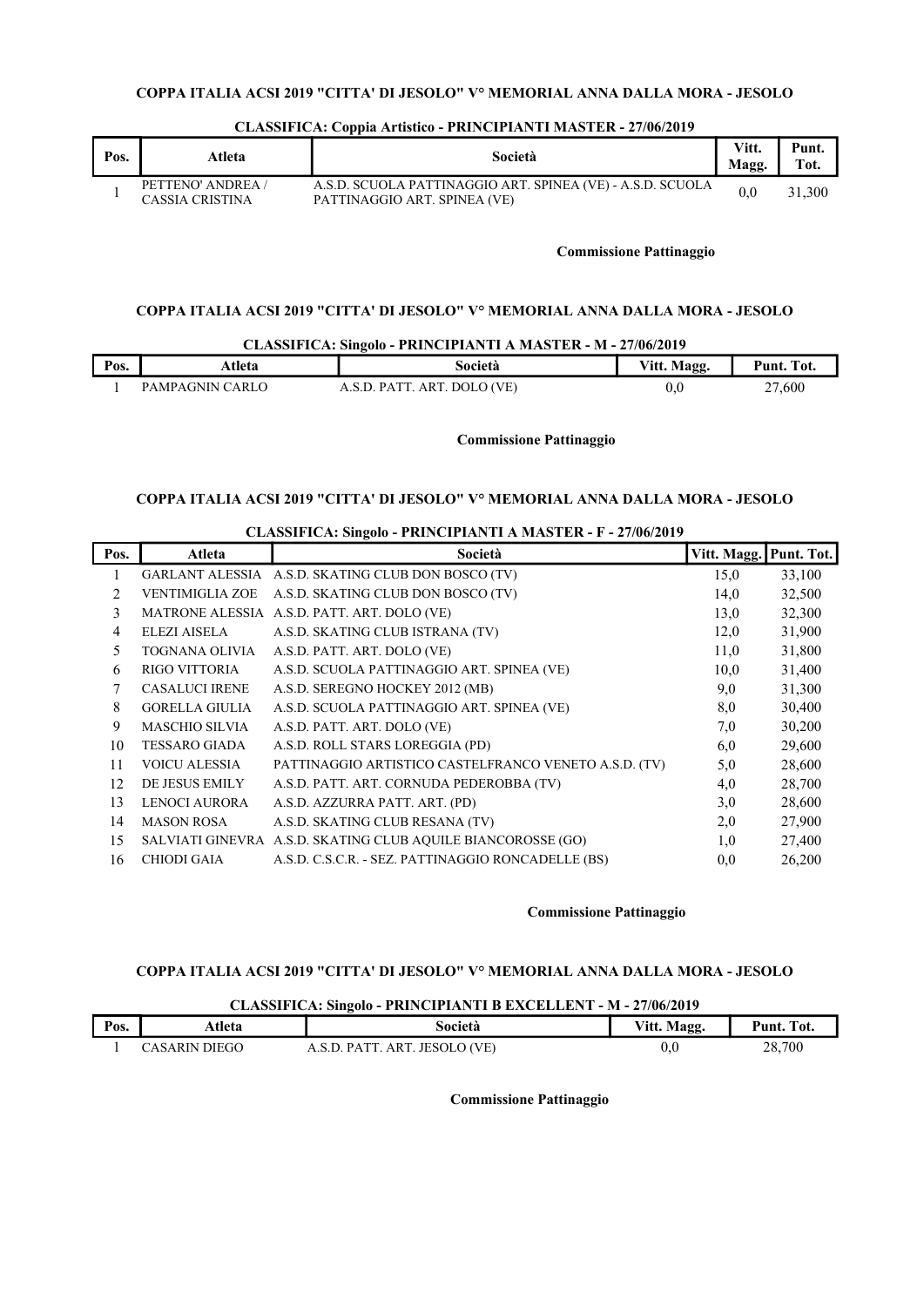| Pos. | Atleta                  | Società                                     | Vitt. Magg. | Punt. Tot. |
|------|-------------------------|---------------------------------------------|-------------|------------|
|      | SANBRI AURORA           | A.S.D. AZZURRA PATT. ART. (PD)              | 3,0         | 32,500     |
|      | <b>RECCA GIULIA</b>     | A.S.D. ANSPI ROLLER PONTE CREPALDO (VE)     | 2,0         | 30,800     |
|      | <b>BIZGAN VALENTINA</b> | A.S.D. ANSPI ROLLER PONTE CREPALDO (VE)     | 1.0         | 29,300     |
|      | VISCO GILARDI JODY      | A.S.D. SKATING CLUB AQUILE BIANCOROSSE (GO) | 0.0         | 27,400     |

#### CLASSIFICA: Singolo - PRINCIPIANTI B EXCELLENT - F - 27/06/2019

## Commissione Pattinaggio

## COPPA ITALIA ACSI 2019 "CITTA' DI JESOLO" V° MEMORIAL ANNA DALLA MORA - JESOLO

| CLASSIFICA: Singolo - RAGAZZI COMPETITIVE - F - 27/06/2019 |                 |                                         |             |            |  |
|------------------------------------------------------------|-----------------|-----------------------------------------|-------------|------------|--|
| Pos.                                                       | Atleta          | Società                                 | Vitt. Magg. | Punt. Tot. |  |
|                                                            | SEGAT AURORA    | A.S.D. ANSPI ROLLER PONTE CREPALDO (VE) | I .O        | 31.900     |  |
|                                                            | NALESSO ALESSIA | A.S.D. PATT. ART. DOLO (VE)             | 0.0         | 30,600     |  |

## Commissione Pattinaggio

## COPPA ITALIA ACSI 2019 "CITTA' DI JESOLO" V° MEMORIAL ANNA DALLA MORA - JESOLO

| CLASSIFICA: Singolo - TALENT GR.1 - F - 27/06/2019 |                  |                                   |             |            |  |
|----------------------------------------------------|------------------|-----------------------------------|-------------|------------|--|
| Pos.                                               | Atleta           | Società                           | Vitt. Magg. | Punt. Tot. |  |
|                                                    | ANTONELLO CHIARA | ROLLER CLUB LUPARENSE A.S.D. (PD) |             | 0.000      |  |

#### Commissione Pattinaggio

## COPPA ITALIA ACSI 2019 "CITTA' DI JESOLO" V° MEMORIAL ANNA DALLA MORA - JESOLO

| CLASSIFICA: Singolo - TALENT GR.2 - F - 27/06/2019 |                |                                   |             |            |  |
|----------------------------------------------------|----------------|-----------------------------------|-------------|------------|--|
| Pos.                                               | Atleta         | Società                           | Vitt. Magg. | Punt. Tot. |  |
|                                                    | ANTONELLO SARA | ROLLER CLUB LUPARENSE A.S.D. (PD) | 0,0         | 31,200     |  |

Commissione Pattinaggio

## COPPA ITALIA ACSI 2019 "CITTA' DI JESOLO" V° MEMORIAL ANNA DALLA MORA - JESOLO

#### CLASSIFICA: Singolo - TALENT GR.3 - F - 27/06/2019

| Pos. | Atleta        | Società                            | Vitt. Magg. | Punt. Tot. |
|------|---------------|------------------------------------|-------------|------------|
|      | HYSA AURORA   | A.S.D. SKATING CLUB RESANA (TV)    |             | 34.900     |
|      | DA ROS ILARIA | A.S.D. SKATING CLUB DON BOSCO (TV) | 0.0         | 33,500     |